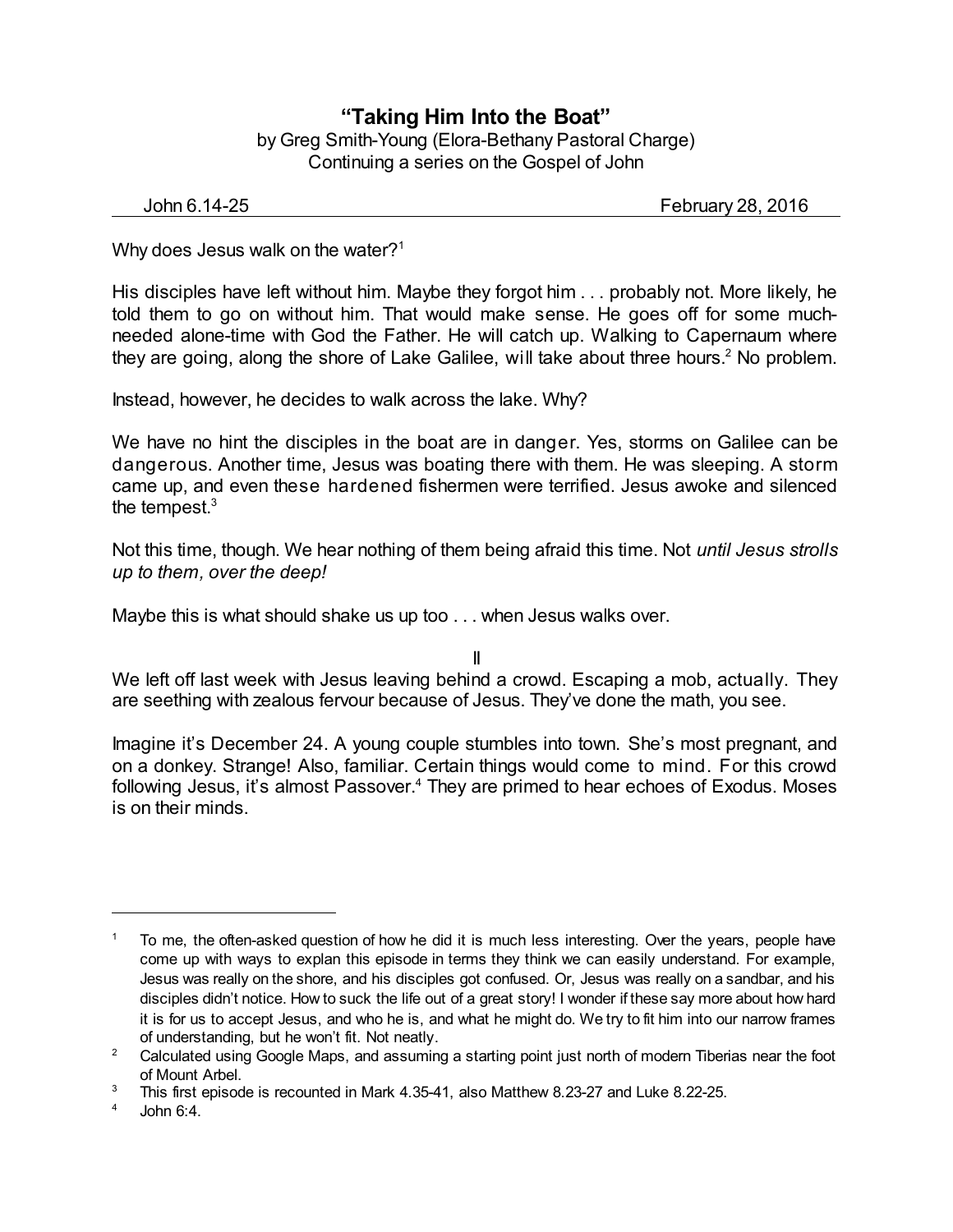Now add this. They have followed Jesus into the "wilderness." <sup>5</sup> Moses led God's People into the wilderness.

Now add this. Jesus goes up a mountain to teach.<sup>6</sup> It might have been Mount Arbel, near Tiberias.<sup>7</sup> Moses went up Mount Sinai, and came back with God's Word.

Now add this. The crowd gets hungry. Jesus feeds them, making an abundance starting with just 5 small loaves and 2 fish. In Moses' day, God fed Israel when there was no food in the wilderness.

Now add this. In the last book in the Jewish Torah, Deuteronomy, God promises Moses: *"I'll raise up a prophet for [my people] from among their fellowIsraelites—one just like you [Moses]." <sup>8</sup>* Deuteronomy ends with this: *No prophet like Moses has yet emerged in Israel. 9* They are still waiting. Add that in too.

They total it up, and the crowd goes wild. *"This Jesus must be . . . must be . . . the prophet God promised! . . . The prophet like no other! . . . The prophet like Moses! Jesus!*"And they know exactly what Jesus should do next.

Jesus leaves them. He refuses to shrink himself into our plans.

Shortly after, he walks across the lake. Why?

Here's where my mind goes. Go back to the math, and keep adding it up. We have all these resonances of Passover, Exodus, and Moses. I can't help but think of when God commanded the waters, and busted the slaves out right through them.

III

Our "Invitation to worship" this morning had parts from Psalm 77. That psalm remembers God doing this.

> *The waters sawYou, God — the waters sawYou and reeled! Even the deep depths shook! . . . Your way went straight through the sea; Your pathways went right through the mighty waters. But Your footprints left no trace!*<sup>10</sup>

 $5$  John simply identifies it as a place with "much grass" (6:10). In their tellings of the event, the other gospel writers use the term *eremos*, variously translated as "wilderness" or "desolate place" (Matthew 14:13, Mark 6:31 and Luke 9.12).

 $6$  John 6:3.

[https://en.wikipedia.org/wiki/Mount\\_Arbel](https://en.wikipedia.org/wiki/Mount_Arbel)

<sup>&</sup>lt;sup>8</sup> Deuteronomy 18:18 (Common English Bible)<br><sup>9</sup> Deuteronomy 24:10, 12 (CEB)

Deuteronomy 34:10-12 (CEB)

<sup>10</sup> Psalm 77.16,19 (CEB)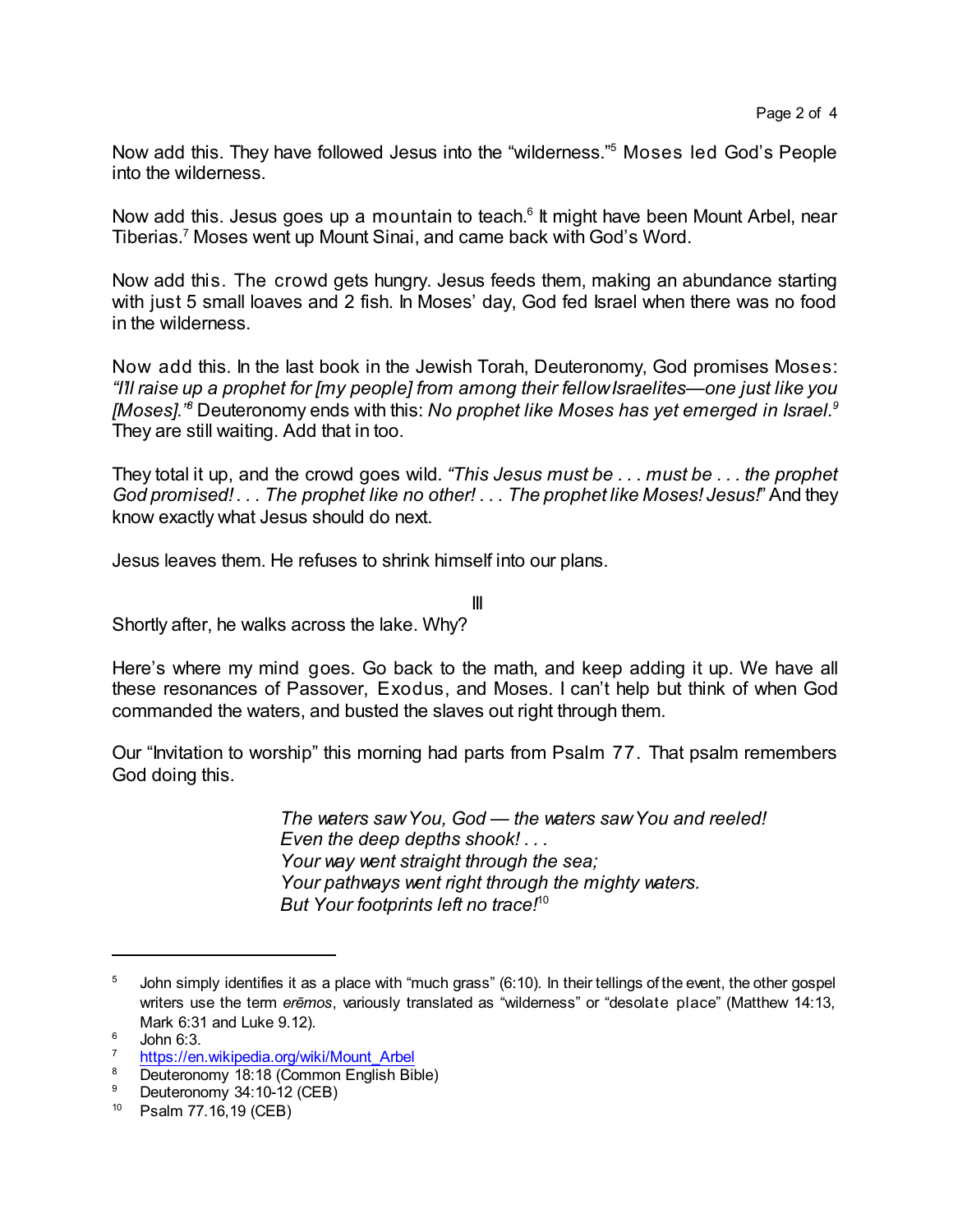I wonder if Jesus left footprints on the water.

Of course, by now the big, tough, in-the-boat disciples are having a bit of a meltdown. So Jesus says, "Do not be afraid! IAM!"

"I AM" . . . might mean more than simply "It's me!" When Moses asked God, "What's your name?" the Voice from the burning bush said, "I Am who I Am."<sup>11</sup> This phrase, "Yah-Veh" is so holy that when righteous Jews come across it, they will instead say "the Lord" (*Adonai*) or "the Name" (*Ha Shem*), rather than risk getting God's name wrong.

Now, Jesus uses God's Name, IAM, to speak of himself!

"IAM. Do not be afraid."

Look again at our "Invitation to Worship" today. I got some of it from the prophet Isaiah. Through him, God says to God's People:

> *Do not fear, for I have redeemed you; . . . When you pass through the waters, I will be with you; . . . I am the I AM your God, the Holy One of Israel, your Savior. . . . Do not fear. I am with you.<sup>12</sup>*

God's words! Jesus echoes them now, as his own words.<sup>13</sup> *"I AM. Do not fear!"*

When the crowd back there added things together, decided that Jesus is Moses Part II, and tried to make him their king, it's not that they thought too much of Jesus. They thought too little. Yes, Moses led Israel, but it was God who delivered God's People. Moses led them through the sea, but it was God who commanded the waters. Moses led them through the wilderness, but it was God who fed them.

Jesus is acting like the One who called Moses. Jesus is acting like the One who spoke to Moses. Jesus is acting like the helping, rescuing, leading, commanding, judging, forgiving, merciful, and almighty Holy One of Israel.

<sup>&</sup>lt;sup>11</sup> Exodus 3:14. "In Jewish interpretation the phrase means 'I will be who I will be,' i.e., 'I will be named by my deeds,' which is a dramatic way of promising the saving, helping, merciful presence of God in his people's times of trouble (cf. Exod. 34:6), which is exactly his 'name' and significance in the center of our present Gospel story." Frederick Dale Bruner, The Gospel of John, A Commentary (Grand Rapids: Eerdmans, 2012), 374.

 $12$  Excerpts from Isaiah 43:1-5, adapted from the CEB.

<sup>&</sup>lt;sup>13</sup> David Mark Ball writes, "most striking of all is the fact that Jesus takes on himself a phrase that [in Isaiah] is reserved for Yahweh alone and thus intimately identifies himself with God's acts of creation and salvation." Quoted in Bruner, 375.